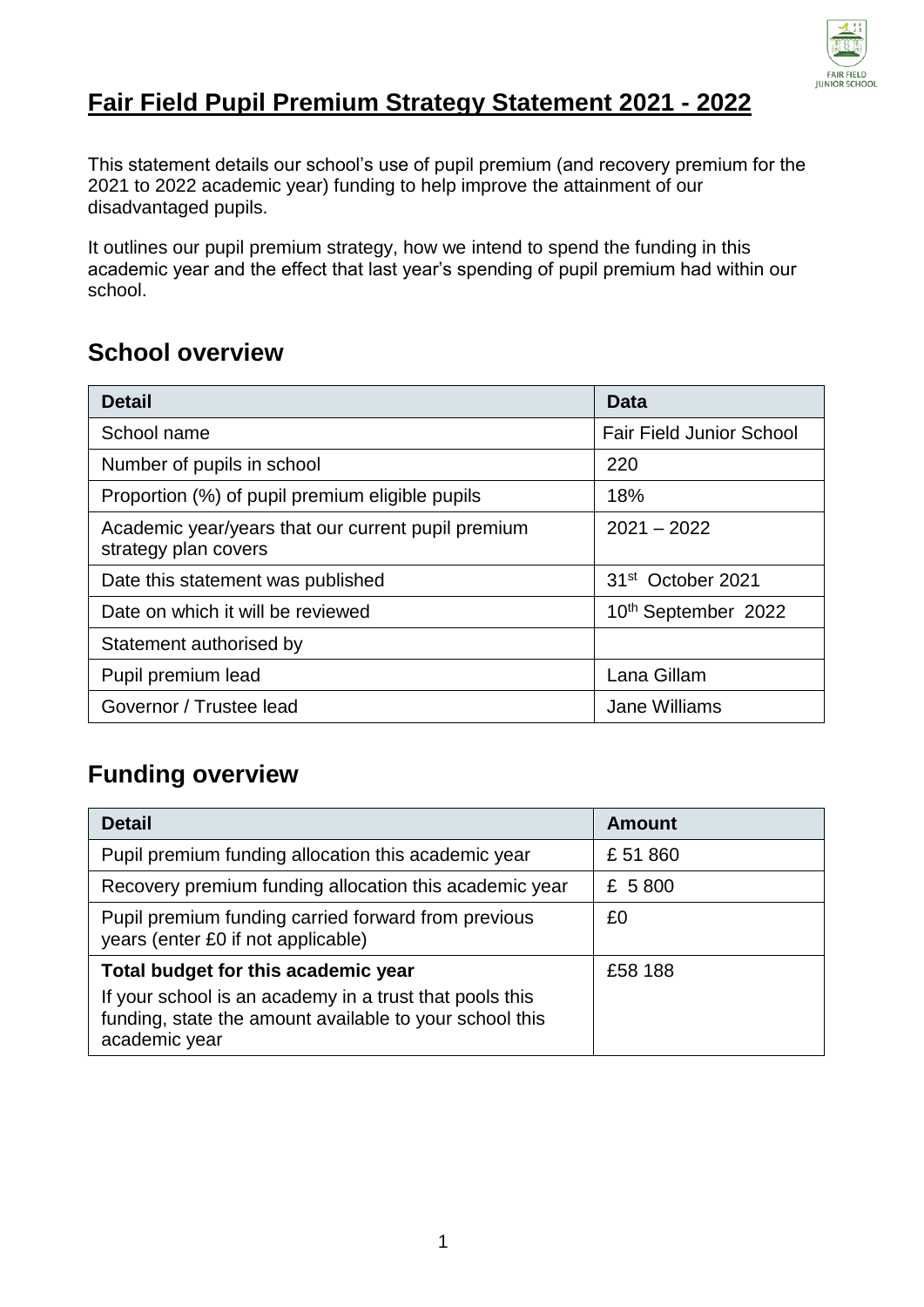

# **Part A: Pupil premium strategy plan**

#### **Statement of intent**

Our key principles are to provide a broad and balanced curriculum for our pupils whilst striving for the highest academic standards. We have high expectations and are relentless in our determination for all pupils to achieve their full potential. We are committed to preparing them for the next stage in their education and to foster a love of learning.

Our Priorities are:

- Ensuring all pupils receive quality first teaching during lessons
- Closing the attainment gap between disadvantaged pupils and their peers
- Providing targeted academic support for students who are not making the expected progress
- Addressing non-academic barriers to attainment such as attendance, behaviour, well -being and cultural capital
- Ensuring that the Pupil Premium Grant reaches the pupils who need it most

Overcoming barriers to learning is at the heart of our Pupil Premium Grant use. We understand that needs and costs will differ depending on the barriers to learning being addressed. As such, we do not automatically allocate personal budgets per student in receipt of the Pupil Premium Grant. Instead, we identify the barrier to be addressed and the interventions required, whether in small groups, large groups, the whole school or as individuals, and allocate accordingly based on up to date research.

#### **Challenges**

This details the key challenges to achievement that we have identified among our disadvantaged pupils.

| <b>Challenge</b><br>number | <b>Detail of challenge</b>                                                                                                                      |
|----------------------------|-------------------------------------------------------------------------------------------------------------------------------------------------|
|                            | Children often come into school with lower Reading than peers.                                                                                  |
| 2                          | Children often come into school with lower Writing than peers.                                                                                  |
| 3                          | Children often come into school with lower Maths than peers.                                                                                    |
|                            | Some children are vulnerable and require high levels of pastoral support in<br>order to be ready to learn and participate fully in school life. |
| 5                          | Poor attendance, home circumstances, SEND needs as well as economic<br>factors present significant obstacles for a small minority of children.  |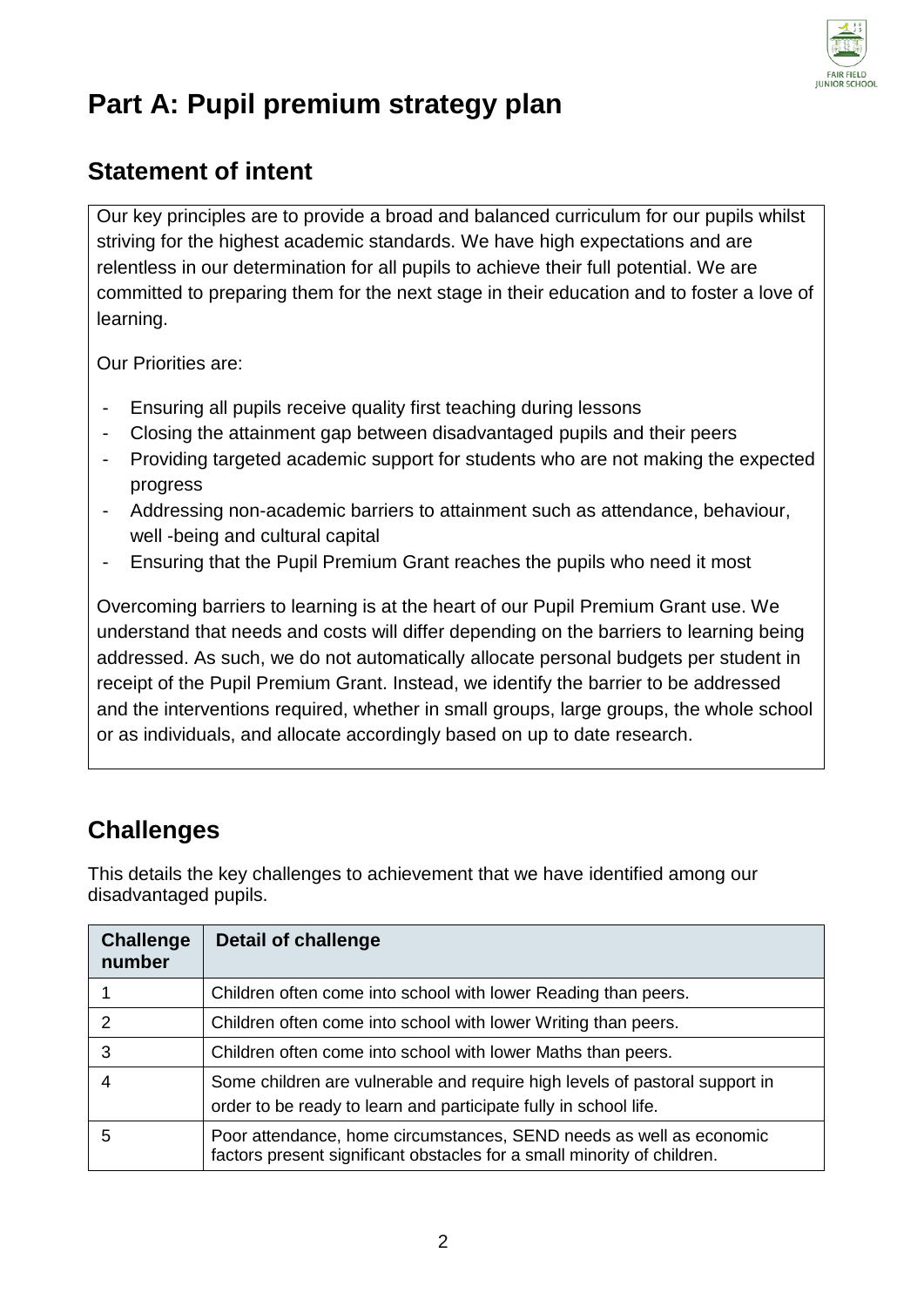

#### **Intended outcomes**

This explains the outcomes we are aiming for **by the end of our current strategy plan**, and how we will measure whether they have been achieved.

| <b>Intended outcome</b>                                                                 | <b>Success criteria</b>                                                                                                                                                                                                      |  |
|-----------------------------------------------------------------------------------------|------------------------------------------------------------------------------------------------------------------------------------------------------------------------------------------------------------------------------|--|
| 1. Narrow the gap in Reading                                                            | Gap reduced by 10%                                                                                                                                                                                                           |  |
| 2. Narrow the gap in Maths                                                              | Gap reduced by 10%                                                                                                                                                                                                           |  |
| 3. Narrow the gap in Writing                                                            | Gap reduced by 10%                                                                                                                                                                                                           |  |
| Provide pastoral support and or outside<br>4.<br>agency support at an individual level. | Children and families have access to<br>additional support depending on need. e.g.<br>Speech and Language, Educational<br>Psychologist, family support worker, play<br>therapy, nursing services and church food<br>parcels. |  |
| Ensure all children have access to the<br>5.<br>wider school opportunities.             | Subsidised trips and support with attending<br>lunch / after school clubs.                                                                                                                                                   |  |

### **Activity in this academic year**

This details how we intend to spend our pupil premium (and recovery premium funding) **this academic year** to address the challenges listed above.

#### **Teaching**

Budgeted cost: £24 000

| <b>Activity</b>                                                                                   | Evidence that supports this approach                                                                                                                                                                                                                                                                                                                                                                                                                                                                                                                    | <b>Challenge</b><br>number(s)<br>addressed |
|---------------------------------------------------------------------------------------------------|---------------------------------------------------------------------------------------------------------------------------------------------------------------------------------------------------------------------------------------------------------------------------------------------------------------------------------------------------------------------------------------------------------------------------------------------------------------------------------------------------------------------------------------------------------|--------------------------------------------|
| Teaching<br>phonics as<br>catch up to<br>close the gap.                                           | EFF: 'The average impact of the adoption of phonics<br>approaches is about an additional five months' progress over<br>the course of a year.<br>PPG children will be daily readers; this will support and<br>develop reading, which integrates both decoding and<br>comprehension skills as well as application of phonics.<br>Additional phonics small group interventions will be put in<br>place support the children. Support Staff have been training<br>to deliver phonics lessons and will support those children<br>from their starting points. | 1 and 2                                    |
| Develop pupils'<br>speaking and<br>listening skills<br>and wider<br>understanding<br>of language. | The EEF Improving Literacy in KS2- Evidence consistently<br>shows the positive impact that targeted academic support<br>can have, including on those that are not making good<br>progress across the spectrum of achievement. Considering<br>how classroom teachers and teaching assistants can<br>provide academic support including how to link structured<br>one to one or small group interventions to classroom                                                                                                                                    | 1,2,3,4                                    |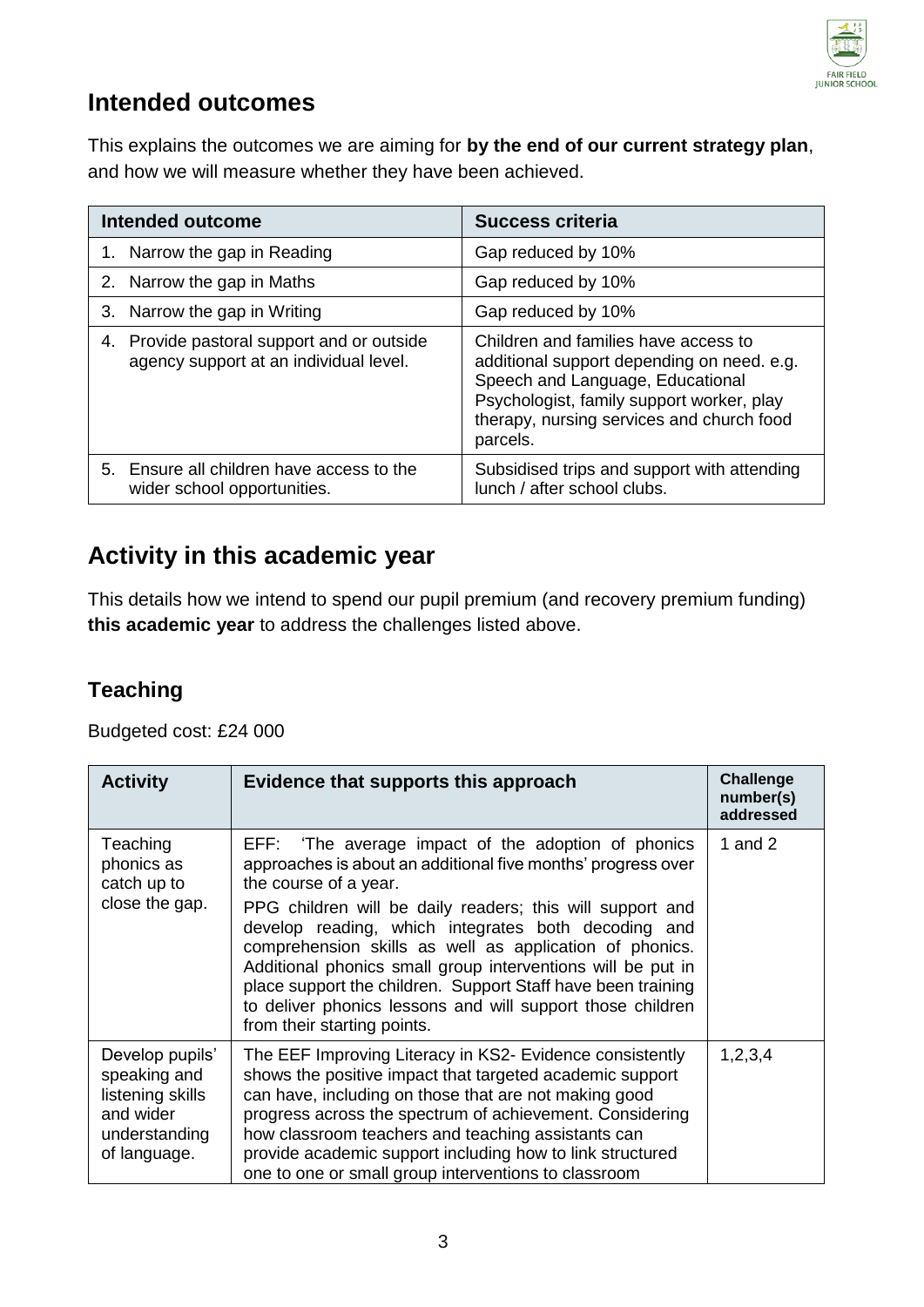

|                                          | teaching, is likely to be a key component of an effective<br>Pupil Premium Strategy.<br>Strategies to be shared with class teachers and support<br>staff to ensure implementation in class based on speaking<br>and listening to support writing development. Eg: Pre-<br>teaching, speaking and listening based tasks, modelling,<br>articulation of ideas prior to writing, activities based on<br>extending vocab, |         |
|------------------------------------------|-----------------------------------------------------------------------------------------------------------------------------------------------------------------------------------------------------------------------------------------------------------------------------------------------------------------------------------------------------------------------------------------------------------------------|---------|
| Teaching<br>reading and<br>comprehension | $EEF - Evidence$ is strong to support the teaching of reading<br>and comprehension in KS2 through modelling and<br>supported practice. Teaching specific strategies;<br>predication, questioning, clarifying and summarising.                                                                                                                                                                                         | 1,2,3,4 |
| <b>Staff CPD</b>                         | High quality staff CPD is essential to follow EEF principles.<br>This is followed up during Staff meetings and INSET.                                                                                                                                                                                                                                                                                                 | 1,2,3   |

### **Targeted academic support**

Budgeted cost: £ 18 330

| <b>Activity</b>                                                                                                  | Evidence that supports this approach                                                                                                                                                                                                                                                                                                                                                                                                                                  | <b>Challenge</b><br>number(s)<br>addressed |
|------------------------------------------------------------------------------------------------------------------|-----------------------------------------------------------------------------------------------------------------------------------------------------------------------------------------------------------------------------------------------------------------------------------------------------------------------------------------------------------------------------------------------------------------------------------------------------------------------|--------------------------------------------|
| High quality<br>interventions<br>provided by<br>Support<br>Teacher /<br>Teaching<br>Assistant in<br>small groups | EFF: 'The average impact of the small group tuition is four<br>additional months' progress, on average, over the course of<br>a year.'<br>Evidence shows that small group tuition is effective and, as<br>a rule of thumb, the smaller the group the better. Some<br>studies suggest that greater feedback from the teacher,<br>more sustained the engagement in smaller groups, or work<br>which is more closely matched to learners' needs explains<br>this impact. | 1, $2$ and $3$                             |

### **Wider strategies**

Budgeted cost: £ 10 058

| <b>Activity</b>                                        | Evidence that supports this approach                                                                                                                                                                                                                                                                                              | <b>Challenge</b><br>number(s)<br>addressed |
|--------------------------------------------------------|-----------------------------------------------------------------------------------------------------------------------------------------------------------------------------------------------------------------------------------------------------------------------------------------------------------------------------------|--------------------------------------------|
|                                                        |                                                                                                                                                                                                                                                                                                                                   | 1,2,3, and $4$                             |
| Emotional literacy,<br>social and emotional<br>support | EEF: The average impact of successful SEL<br>interventions is an additional four months'<br>progress over the course of a year. The<br>security of this evidence is, however, very low,<br>so schools should carefully monitor the<br>efficacy of approaches in their own settings.<br>Alongside academic outcomes,<br><b>SEL</b> | 4                                          |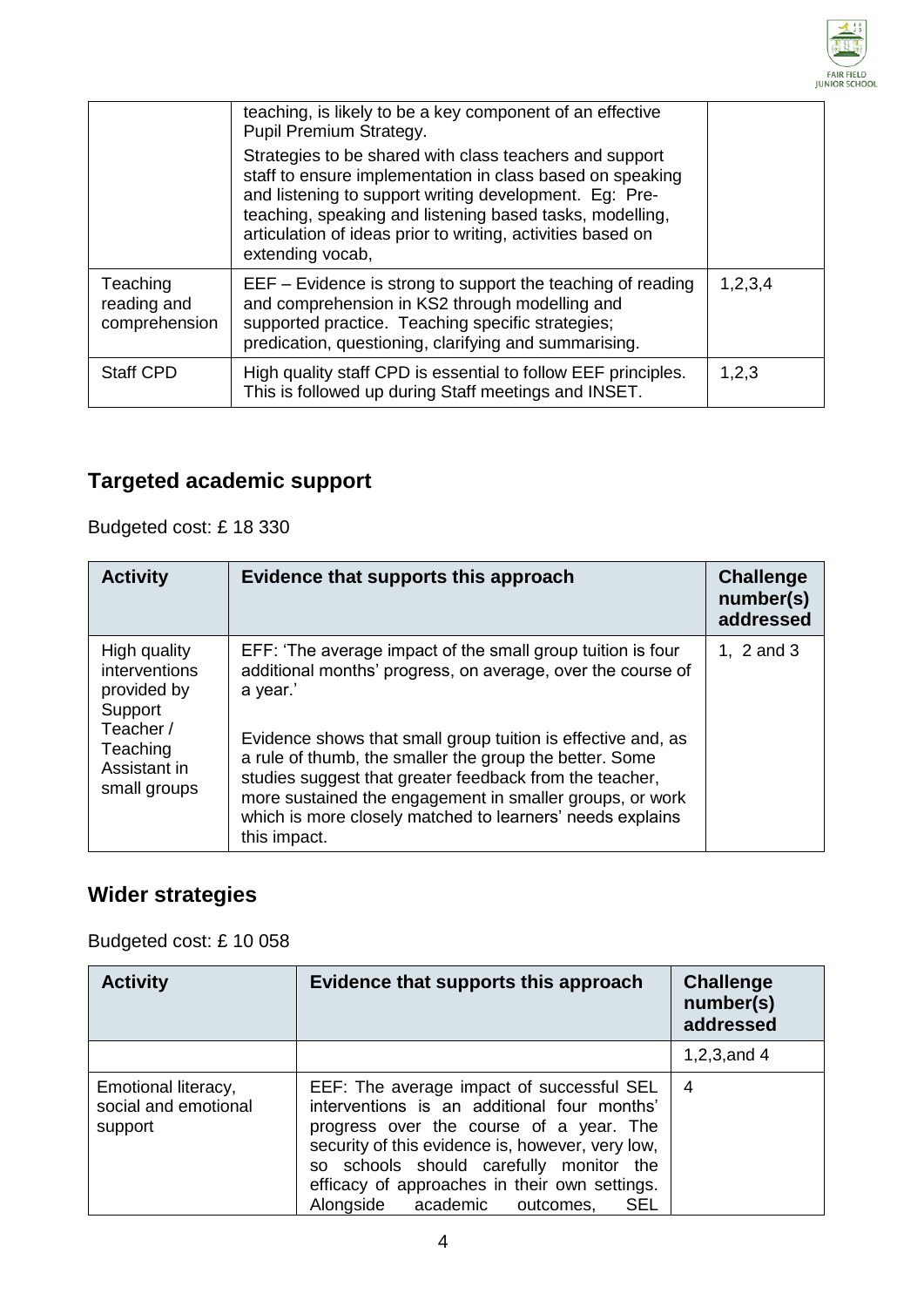

|                                                         | interventions have an identifiable and valuable<br>impact on attitudes to learning and social<br>relationships in school.<br>Although SEL interventions are almost always<br>perceived to improve emotional or attitudinal<br>outcomes, not all interventions are equally<br>effective at raising attainment. Improvements<br>appear more likely when SEL approaches are<br>embedded into routine educational practices<br>and supported by professional development<br>and training for staff. In addition, the<br>implementation of the programme and the<br>degree to which teachers are committed to<br>the approach appear to be important. Whole<br>school revised PSHE linked to Jigsaw<br>Scheme of work to be used across the<br>school, weekly. Children have opportunities<br>to reflect on behaviours, either individually or<br>as a class in role play setting, talk it over with<br>key adults. Educational Psychologist, family<br>support worker, play therapy, nursing<br>services, outside agency support and church<br>food parcels. |       |
|---------------------------------------------------------|----------------------------------------------------------------------------------------------------------------------------------------------------------------------------------------------------------------------------------------------------------------------------------------------------------------------------------------------------------------------------------------------------------------------------------------------------------------------------------------------------------------------------------------------------------------------------------------------------------------------------------------------------------------------------------------------------------------------------------------------------------------------------------------------------------------------------------------------------------------------------------------------------------------------------------------------------------------------------------------------------------------------------------------------------------|-------|
| <b>Arts Participation</b>                               | EEF: Overall, the average impact of arts<br>participation on other areas of academic<br>learning appears to be positive but moderate,<br>about an additional three months progress.                                                                                                                                                                                                                                                                                                                                                                                                                                                                                                                                                                                                                                                                                                                                                                                                                                                                      | 5     |
|                                                         | Improved outcomes have been identified in<br>English, mathematics and science. Benefits<br>have been found<br>in both primary<br>and<br>secondary schools.                                                                                                                                                                                                                                                                                                                                                                                                                                                                                                                                                                                                                                                                                                                                                                                                                                                                                               |       |
|                                                         | Some arts activities have been linked with<br>improvements in specific outcomes. For<br>example, there is some evidence of the impact<br>of drama on writing and potential link between<br>music and spatial awareness. Wider benefits<br>such as more positive attitudes to learning and<br>increased well-being have also consistently<br>noted. Fair Field will take part in the Arts Mark.                                                                                                                                                                                                                                                                                                                                                                                                                                                                                                                                                                                                                                                           |       |
| Working with parents to<br>support the whole<br>family. | EFF: Parents play a crucial role in supporting<br>their children's learning, and levels of parental<br>engagement are consistently associated with<br>better academic outcomes. Evidence from our<br>Teaching and Learning Toolkit suggests that<br>effective parental engagement can lead to<br>learning gains of +3 months over the course of<br>a year. Parents sessions will be set up based<br>around the school development plan as well as<br>wider interests.                                                                                                                                                                                                                                                                                                                                                                                                                                                                                                                                                                                    | 4 & 5 |

**Total budgeted cost: £ 58 188**